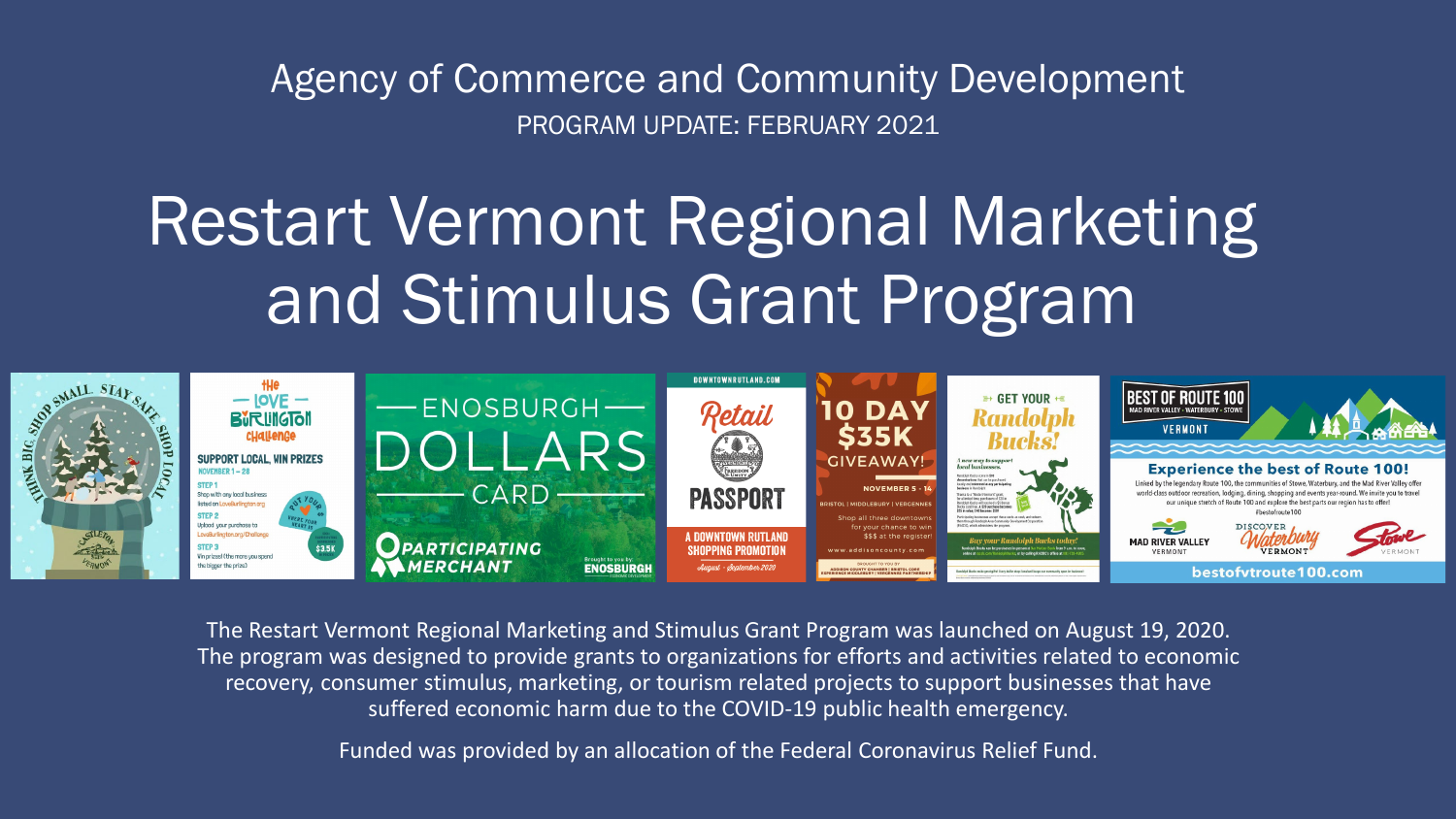#### Restart Vermont Regional Marketing and Stimulus Grant Program SUMMARY

The Restart Vermont Regional Marketing and Stimulus Grants were intended to enable local, regional, or statewide organizations to implement campaigns and initiatives that increase consumer spending, support local businesses, and advance community recovery efforts to support businesses in Vermont that have suffered economic harm due to the COVID-19 public health emergency. All data reported is as of 1/25/21.

| Maximum Grant Award | Applications Received | <b>Applications Awarded Funds</b> | <b>Total Grant Funds Awarded</b> |
|---------------------|-----------------------|-----------------------------------|----------------------------------|
|                     |                       |                                   | S589.                            |

Buy Local Vermont The application deadline for Vermont communities and organizations interested in participating was August 31, 2020. Eligible applicants made available on the <u>ACCD website</u>. Multiple applicants partnered with other local organizations or municipalities.<br>Tunes of Applicants Pessiving Awards included downtown organizations, chambers of commerce, regional development corporations, local and municipal economic/community development departments and committees, statewide business organizations, or other similar groups. FAQs on eligibility and use of funds were



#### **Types of Applicants Receiving Awards**

| <b>Awards By County</b> |                |  |
|-------------------------|----------------|--|
| Addison                 | 4              |  |
| Bennington              | 7              |  |
| Caledonia               | $\mathbf 1$    |  |
| Chittenden              | 9              |  |
| <b>Essex</b>            | $\mathbf{1}$   |  |
| Franklin                | 3              |  |
| <b>Orleans</b>          | $\overline{4}$ |  |
| Rutland                 | 8              |  |
| Washington              | 6              |  |
| Windham                 | $\overline{7}$ |  |
| Windsor                 | 4              |  |
| Statewide               | 7              |  |

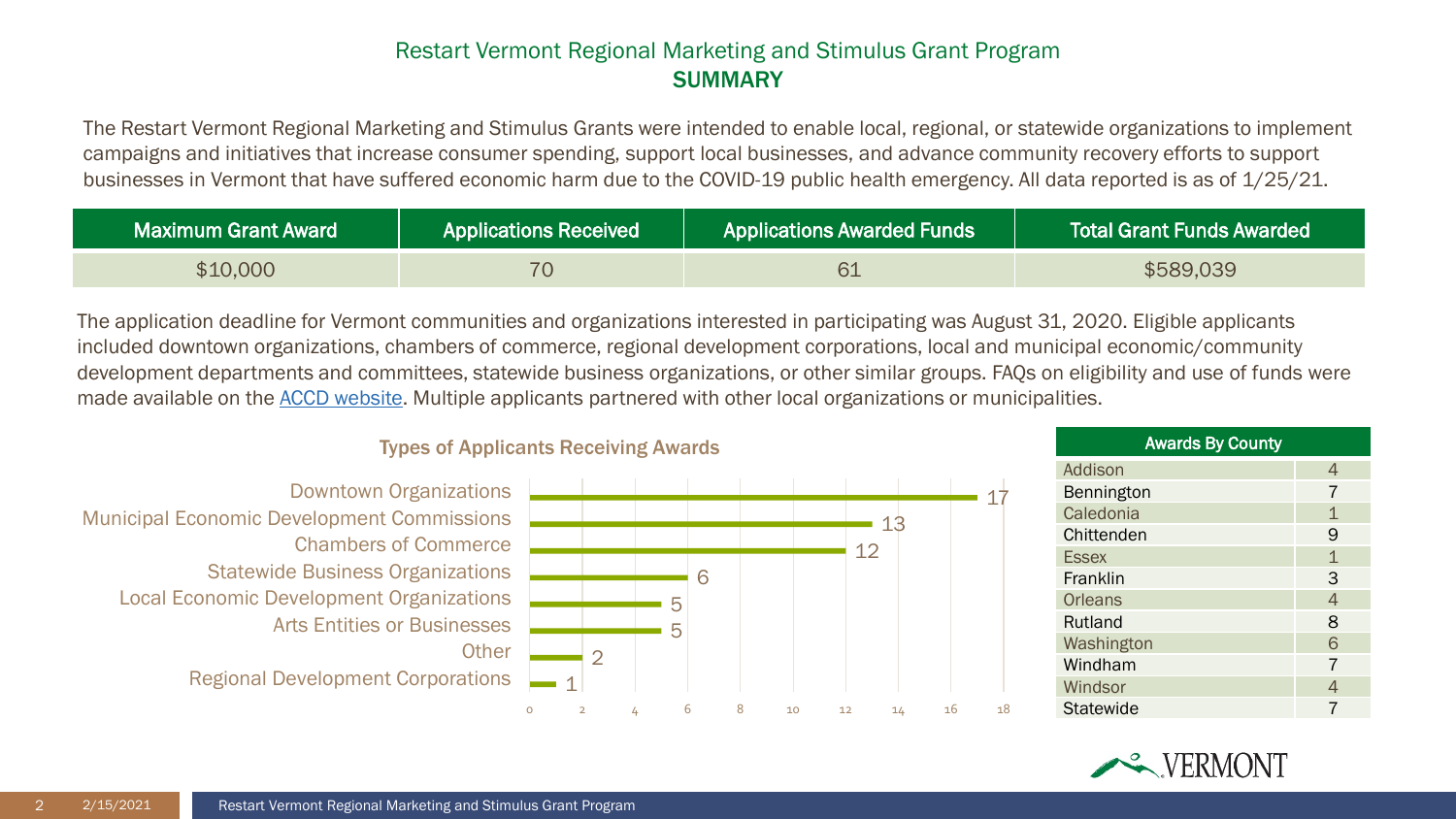# Restart Vermont Regional Marketing and Stimulus Grant Program PROGRAM DESIGN, FUNDS LEVERAGED AND USE OF FUNDS

Communities and organizations that received grants planned buy local marketing initiatives that fell into four primary categories: advertising campaigns; contests and passport programs; events; and local currency programs. Most grant recipients planned multiple, overlapping initiatives. See pages 5-10 for a list of grant recipients and descriptions of community programs implemented.

| <b>Advertising Campaigns</b> | <b>Contests and Passport Programs</b> | Events | Local Currency Programs |
|------------------------------|---------------------------------------|--------|-------------------------|
|                              | --                                    |        | 29                      |

To maximize program impact, many recipients sought additional financial support from local partners in the form of contributions or in-kind services in addition to grant funding. As in-kind support was not required, it is possible more in-kind was obtained but not reported. Many grant recipients that implemented a local currency program also sold incentives to increase the amount of financial support for local businesses.

Recipients provided incentives to consumers in the form of gift cards or certificates, prize packages, and raffle items purchased from local businesses. Coupled with local currencies, the total amount of incentives paid out to consumers was \$368,216.

| <b>Financial Support</b> | In-Kind Support | <b>Sales of Local \</b> | Incentives Provided to       | <b>Total Incentives Provided to Consumers</b> |
|--------------------------|-----------------|-------------------------|------------------------------|-----------------------------------------------|
| Leveraged by Grants      | Reported        | /Currency               | Consumers from Grant Funds \ | (includes Local Currency)                     |
| \$44,949                 | \$37,001        | \$50,197                | \$318,019                    | \$368,216                                     |

The grant funding provided also supported local businesses used to implement and market the consumer stimulus programs in each community.

| <b>Print and Production Services (printers,</b> | Media Services (primarily local newspaper and | Misc. Services (supplies, postage, finance |
|-------------------------------------------------|-----------------------------------------------|--------------------------------------------|
| designers, photo/videographers)                 | radio, also includes social media)            | or software service fees)                  |
| \$136,900                                       | \$181,954                                     | \$12,837                                   |

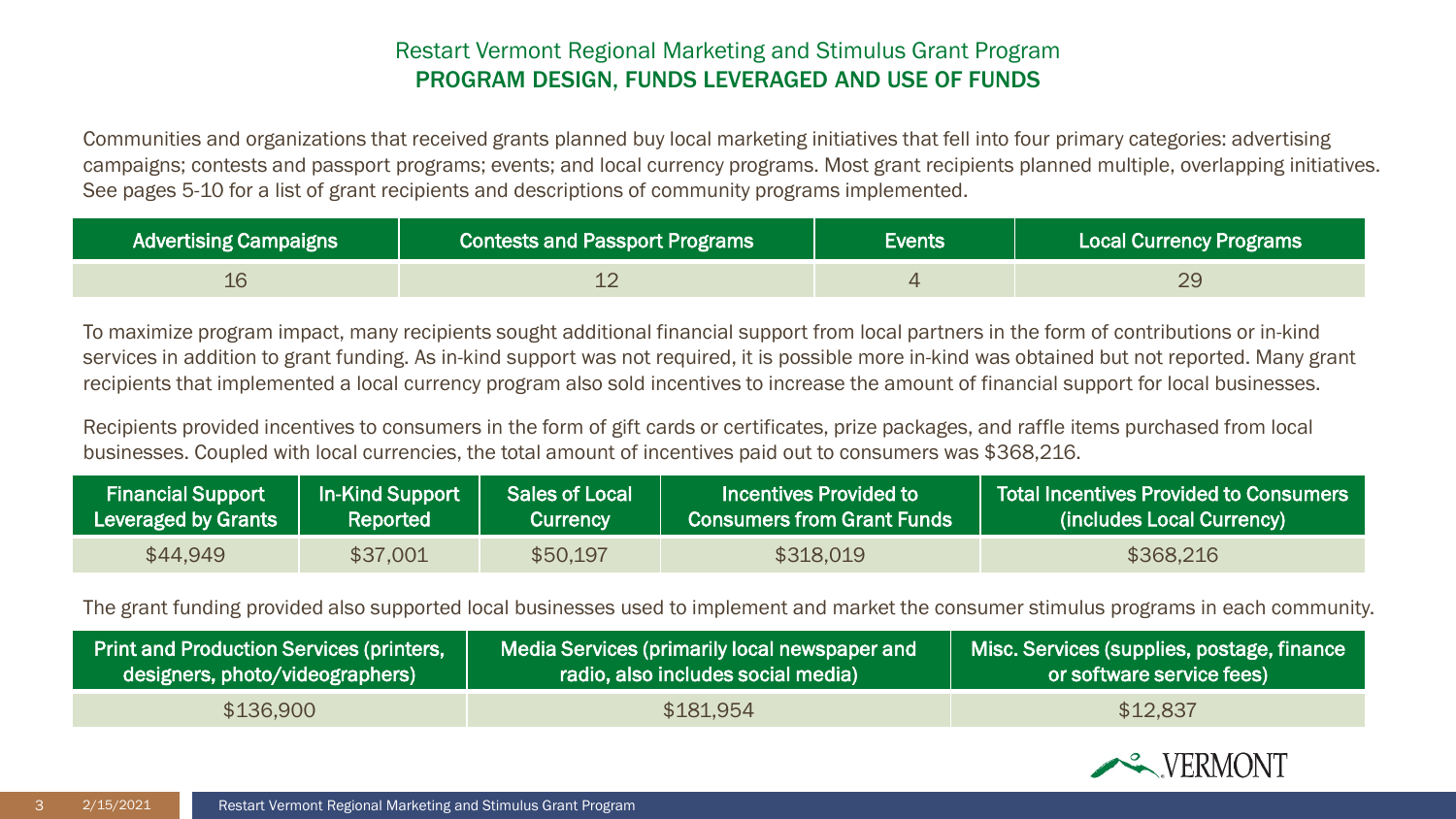# Restart Vermont Regional Marketing and Stimulus Grant Program IMPACT ON COMMUNITIES

In addition to program details, funds leveraged, and costs incurred, grant recipients were required to provide as accurate an estimate as possible on the consumer spending achieved as a result of these promotions. Based on self-reporting by recipients, the incentives generated an additional \$902,736 to date in local consumer spending. As only 44% of grant recipients were able to provide consumer spending estimates, these totals are considered to far underrepresent the economic impact generated.

| Additional Consumer       | <b>Percentage of Recipients</b> | l Total Financial Benefit to Local l         | <b>Total Grant Funds</b> | Preliminary |
|---------------------------|---------------------------------|----------------------------------------------|--------------------------|-------------|
| <b>Spending Generated</b> | Reporting Consumer Spending     | <b>Businesses (Incentives plus Spending)</b> | Awarded                  | <b>ROI</b>  |
| \$902,736                 | 44%                             | \$1,270,952                                  | \$589,039                | 116%        |

From reporting data received, over 3000 Vermont businesses participated in the consumer stimulus efforts of local communities. While some communities and organizations chose to focus on specific sectors, the impact was broadly felt by local businesses across the state. Fully 100% of program participants either agree or strongly agree that their community benefited, with complete feedback provided on pages 11-16.

| <b>Businesses</b>                                                                          |                         | <b>Economic Sectors Targeted by Communities</b>                                                 |         |         |                       |       |          |              |                 |       |
|--------------------------------------------------------------------------------------------|-------------------------|-------------------------------------------------------------------------------------------------|---------|---------|-----------------------|-------|----------|--------------|-----------------|-------|
| Participating                                                                              | <b>Arts and Culture</b> | Retail (non-food)<br><b>Attractions</b><br><b>Restaurants and Food</b><br><b>Lodging</b><br>All |         |         |                       |       |          | <b>Other</b> |                 |       |
| 3,334                                                                                      | 17 (34%)                | 8(16%)                                                                                          | 10(20%) | 26(52%) |                       |       | 27 (54%) | 14 (28%)     |                 | 4(8%) |
| <b>Program Assessment by Participants</b>                                                  |                         |                                                                                                 |         |         | <b>Strongly Agree</b> | Agree |          |              | <b>Disagree</b> |       |
| Participating businesses and organizations saw a benefit from our promotion<br>77%<br>23%  |                         |                                                                                                 |         |         | 0%                    |       |          |              |                 |       |
| Aspects of our promotion can/will be used for future promotions<br>38%<br>60%              |                         |                                                                                                 |         | 2%      |                       |       |          |              |                 |       |
| Our promotion was successful enough that we plan to repeat it, even if there isn't a grant |                         |                                                                                                 |         | 43%     | 34%                   |       |          | 23%          |                 |       |

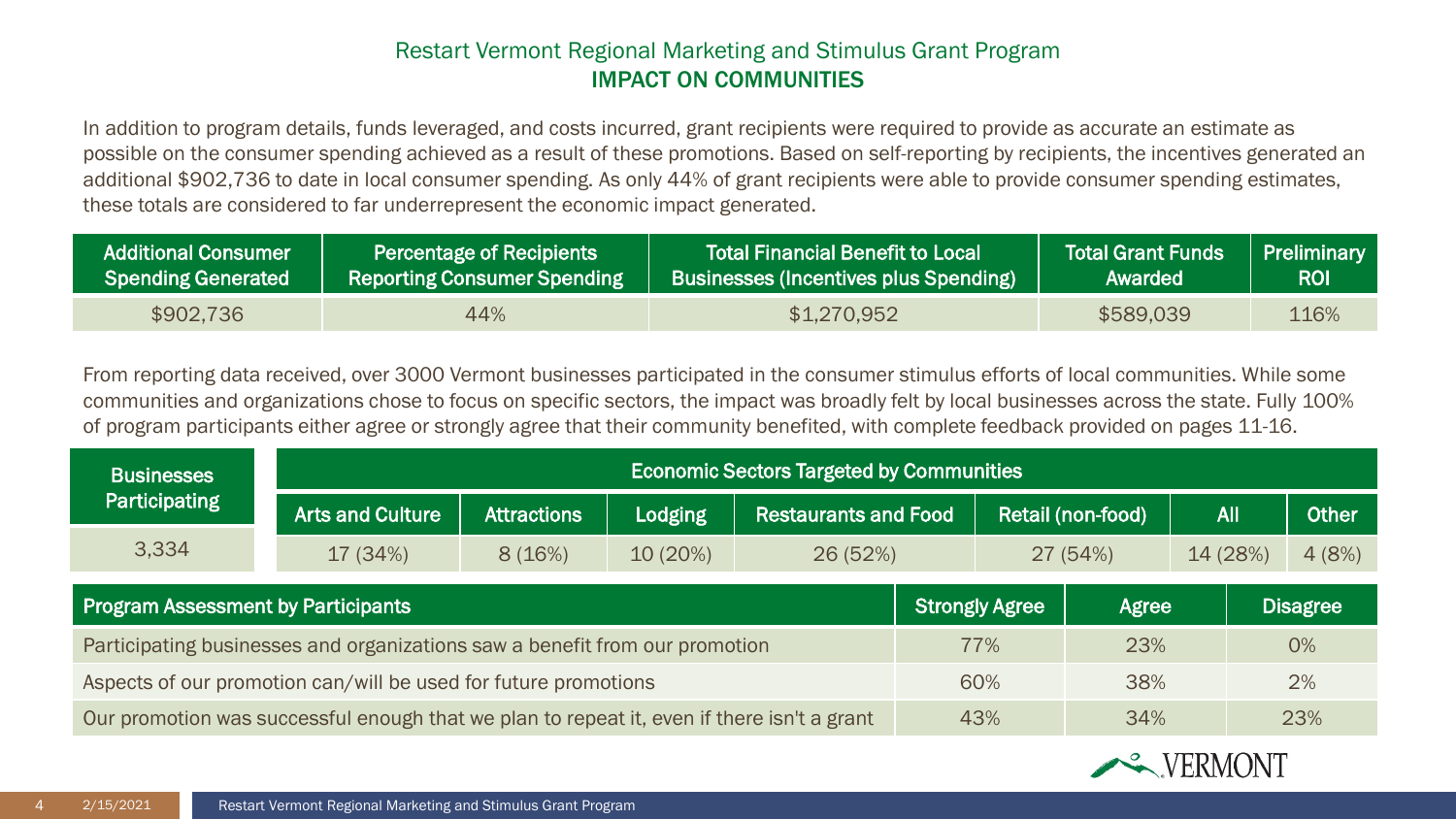| <b>Grant Recipient</b>                                                                    | Description of Regional Marketing and Consumer Stimulus Program                                                                                                                                                                  |
|-------------------------------------------------------------------------------------------|----------------------------------------------------------------------------------------------------------------------------------------------------------------------------------------------------------------------------------|
| Addison County Chamber (in partnership<br>with Middlebury, Bristol and Vergennes)         | "10 Day, \$35k Giveaway!" promotion in the three downtowns to encourage shopping and dining. Supported by<br>local marketing.                                                                                                    |
| Barre 2000 & Beyond                                                                       | "Barre Bucks" program accepted at participating Barre merchants during 4th quarter supported by local marketing                                                                                                                  |
| <b>Bellows Falls Downtown Dev Alliance</b>                                                | "BF Bucks" distributed throughout the area school districts and at area businesses. Each student given a \$5 card<br>with instructions on how and where to spend their cards.                                                    |
| <b>Better Bennington</b>                                                                  | Three promotions: public art exhibit, "downtown dollars" promotion, digital marketing campaign                                                                                                                                   |
| <b>Big Heavy World</b>                                                                    | Campaign of artist-presented audio and video PSAs and programs promoted by the VT Assoc of Broadcasters<br>highlighting specific incentives, incl. those that drive consumers to local music stores and independent artists.     |
| Brandon Area Chamber (Rutland, Brandon,<br>Killington, Castleton, Poultney)               | "Real Brandon Bucks" for \$10 off a purchase of \$30 or more; supported by local marketing                                                                                                                                       |
| <b>Brickhouse Studios</b><br>(Art Hound Gallery, Essex)                                   | 4 initiatives: \$5 gift card for every \$20 spent; drawing for \$20 gift cards; \$5 coupons redeemable with \$25<br>purchase; "Artist Treasure Hunt Passport" to earn gift card prizes. Supported by local marketing.            |
| <b>Brighton Community Forum</b>                                                           | Consumer incentive program focused on shopping, dining and lodging in Island Pond/Brighton. Coupons for \$10<br>off \$20 or more; coupon for \$25 off a stay in local lodging. 2 weeks in October. Supported by local marketing. |
| <b>Bristol Downtown Community Partnership</b><br>(with Middlebury, Bristol and Vergennes) | "10 Day, \$35k Giveaway!" promotion in the three downtowns to encourage shopping and dining. Supported by<br>local marketing.                                                                                                    |
| <b>Burlington Business Association</b>                                                    | "SaveLocaIVT Auction" program paid local retailers, restaurants, hospitality, and entertainment businesses for gift<br>cards and products offered to the community via an on-line auction program. Supported by local marketing. |

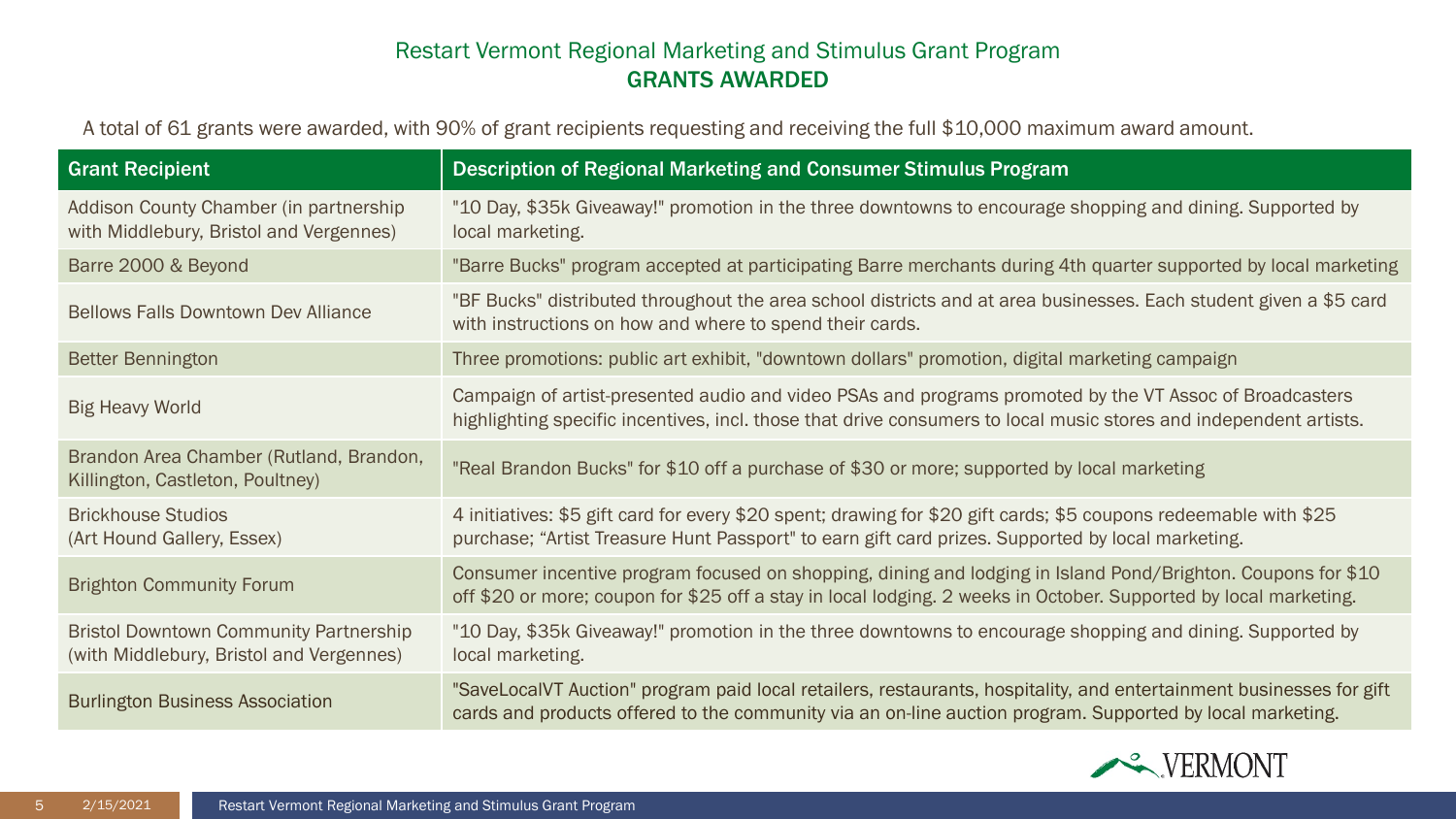| <b>Grant Recipient</b>                                              | Description of Regional Marketing and Consumer Stimulus Program                                                                                                                                                |
|---------------------------------------------------------------------|----------------------------------------------------------------------------------------------------------------------------------------------------------------------------------------------------------------|
| Catamount Film & Arts / VT Curators                                 | Promotional video and modified passport program for VT museums and galleries. Supported by local<br>marketing.                                                                                                 |
| <b>Center for Agricultural Economy</b>                              | Promoted 1-3 day "TREK the NEK--Bike to Barn" tours of the NEK. Supported by local media promoting<br>"staycations" in NEK.                                                                                    |
| City of Burlington                                                  | "Love Burlington Challenge:" 4-week shopping event with prizes purchased locally. Purchases qualified<br>participants to enter to win weekly prizes. Supported by local marketing.                             |
| City of St Albans                                                   | Gift cards and "Downtown Dollars" spent at 33 participating local businesses. Supported by local marketing.                                                                                                    |
| <b>Dorset Chamber of Commerce</b>                                   | Local and regional marketing campaign focused on increasing consumer spending in lodging, dining, and<br>retail establishments in Dorset.                                                                      |
| Downtown Brattleboro Alliance                                       | Relaunch of locally known "BrattleShip" interactive game to increase downtown business activity. Supported<br>by local marketing and gift card incentives.                                                     |
| Downtown Rutland Partnership                                        | 2-month retail passport program with 15 downtown shops. Drawing for prizes at the end of the program.<br>Supported by local marketing.                                                                         |
| Downtown Winooski                                                   | Daily drawing throughout October for gift cards to food establishments. Supported by local marketing.                                                                                                          |
| Economic Development Dept / Town of Dover<br>(Wilmington and Dover) | "Stay and Play Deerfield Valley" 1-month program: consumers who purchase gift certificates to lodging<br>businesses gift certificates to dining and retail establishments that they can use during their stay. |
| <b>Hartford Area Chamber</b>                                        | "Hartford Dollars:" \$30 - \$50 gift certificates for participating Hartford restaurants, retail and lodging<br>businesses. Supported by marketing campaign.                                                   |

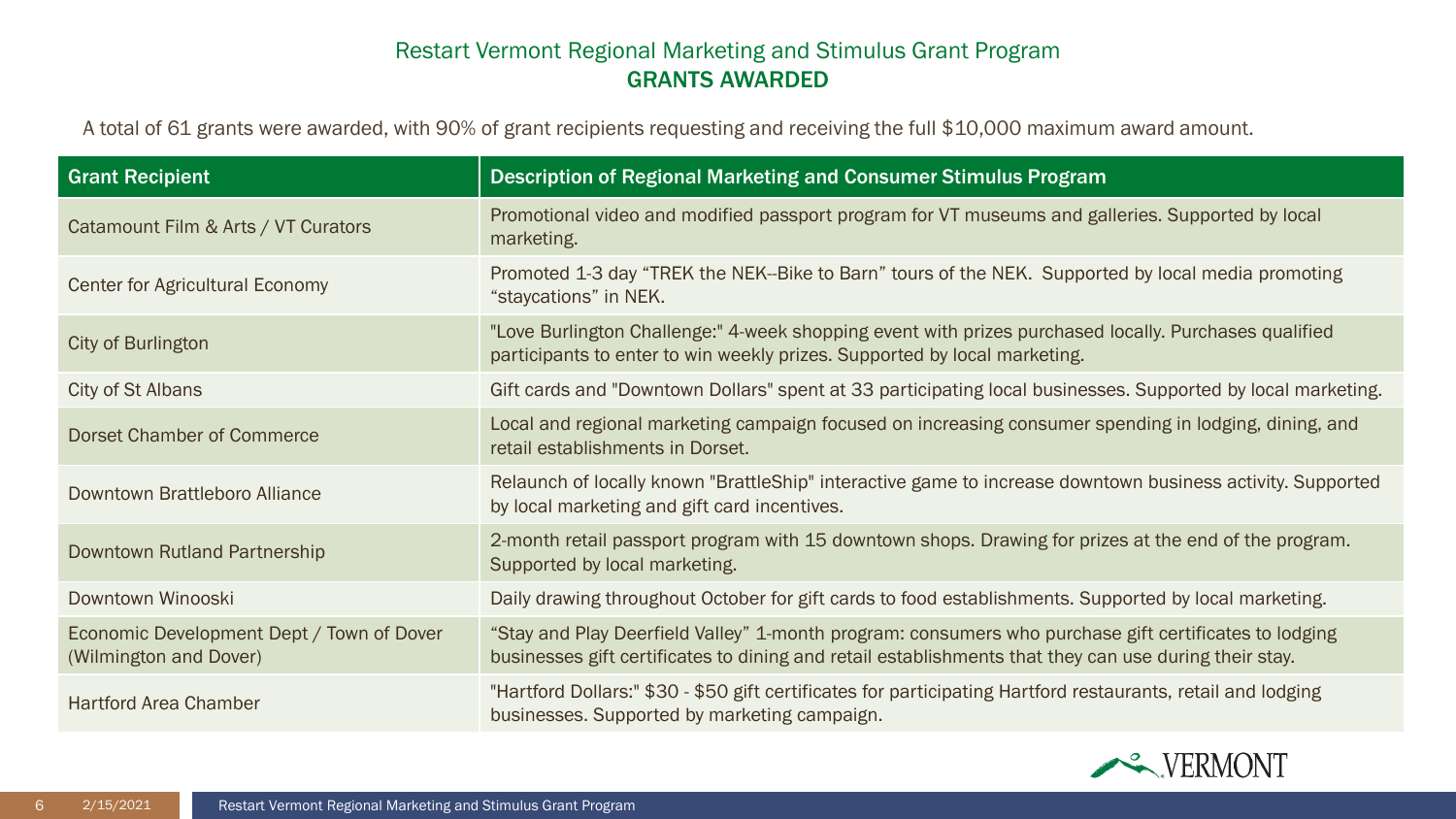| <b>Grant Recipient</b>                                                                  | Description of Regional Marketing and Consumer Stimulus Program                                                                                                                                              |
|-----------------------------------------------------------------------------------------|--------------------------------------------------------------------------------------------------------------------------------------------------------------------------------------------------------------|
| Jay Peak Area Chamber                                                                   | Highly discounted ski packages (passes, gift cards to retail and food establishments) sold to increase visitors.<br>Supported by marketing campaign.                                                         |
| Killington Pico Area Association (Rutland,<br>Brandon, Killington, Castleton, Poultney) | "Real Killington Bucks" for \$10 off a purchase of \$30 or more; supported by local marketing                                                                                                                |
| Lake Champlain Regional Chamber                                                         | Additional support to the state's Buy Local Vermont Gift Card program; Partnering with Nift; \$30 gift cards for<br>participating Chittenden and Grand Isle County businesses. Supported by local marketing. |
| Localvore Inc                                                                           | App-based "Localvore Passport" for discounts to Burlington restaurants. Supported by local marketing.                                                                                                        |
| Mad River Valley Chamber<br>(Stowe, Waterbury, Mad River Valley Chamber)                | "Best of Route 100" Holiday Experience: marketing campaign with shopping, dining & lodging incentives.<br>3-town partnership                                                                                 |
| Merck Forest & Farmland Center (with Shires<br><b>Outdoor Adventure Recreation)</b>     | Increase marketing collateral, literature and campaign of recreational assets within Southwestern VT                                                                                                         |
| <b>Middlebury Business Association</b><br>(with Middlebury, Bristol and Vergennes)      | "10 Day, \$35k Giveaway!" promotion in the three downtowns to encourage shopping and dining,                                                                                                                 |
| Montpelier Downtown Community Assoc                                                     | Seven Days promotional campaign with prize drawings for participating purchases at local merchants.                                                                                                          |
| New England Newspaper Inc                                                               | Hosting online digital marketplace ("ShopLocal Community Holidays") for 75 southwestern Vermont<br>businesses.                                                                                               |
| Newport City Renaissance (Newport, Derby Line,<br>Orleans, Derby, Morgan, and Holland)  | "Downtown Dollars" incentive + additional dollars sold to consumers for use at participating local businesses.<br>Supported by local marketing.                                                              |

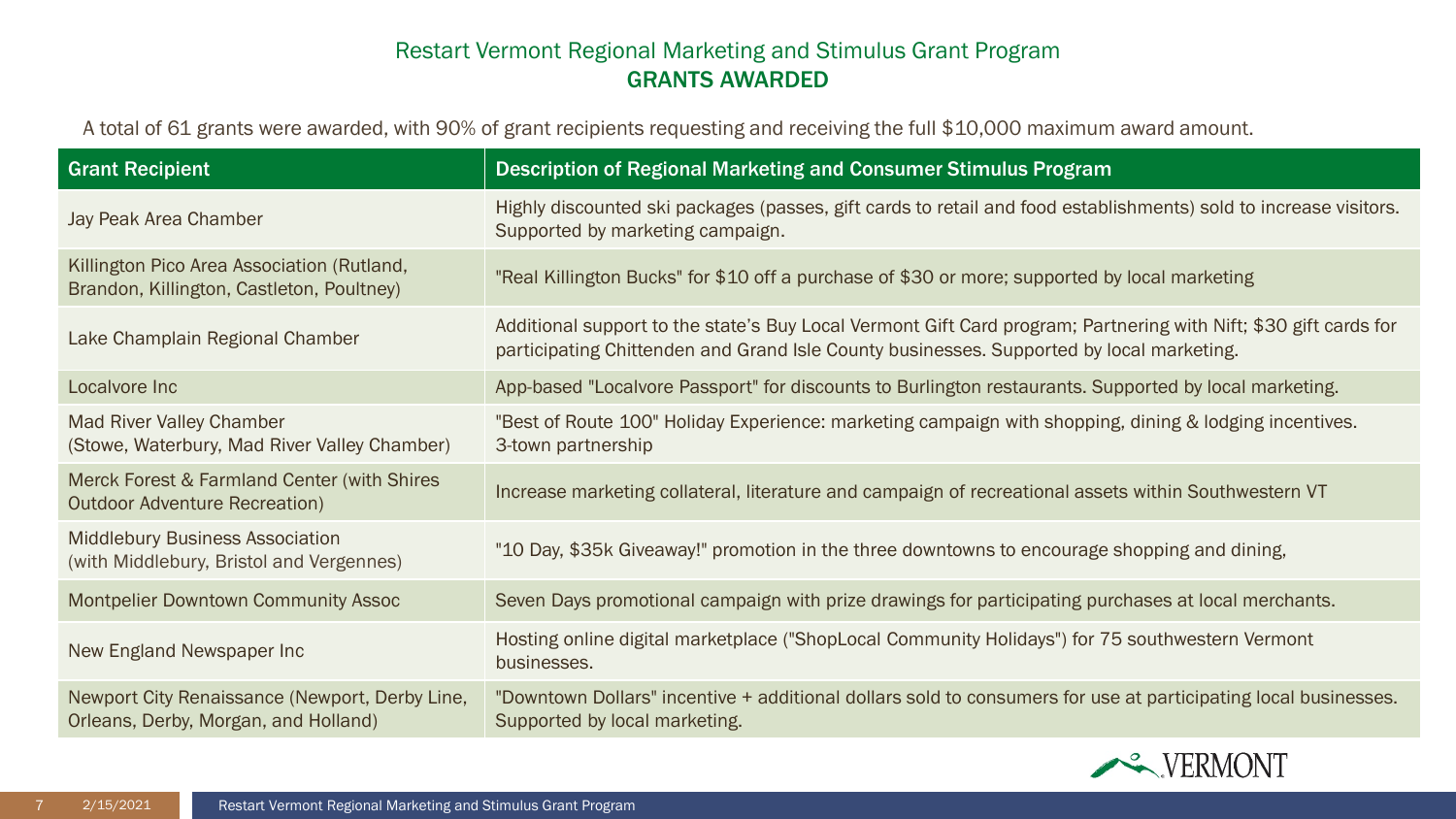| <b>Grant Recipient</b>                                                                     | Description of Regional Marketing and Consumer Stimulus Program                                                                                                                                                         |
|--------------------------------------------------------------------------------------------|-------------------------------------------------------------------------------------------------------------------------------------------------------------------------------------------------------------------------|
| Okemo Valley Regional Chamber (with Weston<br>Community Association, Londonderry, Chester) | Regional digital advertising in Yankee Magazine; regional map; regional video.                                                                                                                                          |
| Poultney Area Chamber (Rutland, Brandon,<br>Killington, Castleton, Poultney)               | "Real Poultney Bucks" for \$10 off a purchase of \$30 or more; supported by local marketing                                                                                                                             |
| Randolph Area Community Development Corp                                                   | Created business guide containing info on merchants open for businesses along with Covid-related conditions,<br>such as curbside service. Also "Randolph Community Dollars" and a raffle. Supported by local marketing. |
| <b>Revitalizing Waterbury</b><br>(Stowe, Waterbury, Mad River Valley Chamber)              | "Best of Route 100" Holiday Experience: marketing campaign with shopping, dining & lodging incentives.<br>3-town partnership                                                                                            |
| Rutland Area Arts / Chaffee Art Center                                                     | Marketing local art walk and farmers' market; issue Nift buy local gift cards; local marketing campaign                                                                                                                 |
| Rutland Economic Development Corp (Rutland,<br>Brandon, Killington, Castleton, Poultney)   | "Real Rutland Bucks" for \$10 off a purchase of \$30 or more; supported by local marketing                                                                                                                              |
| <b>Shires DMO</b>                                                                          | Buy local gift card giveaway and marketing campaign                                                                                                                                                                     |
| Southwestern Vermont Chamber                                                               | Video marketing campaign based on Facebook/Instagram to boost travel to the area when it was still allowed.                                                                                                             |
| Stowe Area Association<br>(Stowe, Waterbury, Mad River Valley Chamber)                     | "Best of Route 100" Holiday Experience: marketing campaign with shopping, dining & lodging incentives.<br>3-town partnership                                                                                            |
| <b>Studio Place Arts</b>                                                                   | Marketing and map production for "Rock Solid" stone sculpture art walk to increase downtown Barre visitation                                                                                                            |
| <b>Swanton Enhancement Project</b>                                                         | Gift card giveaway distributed first to local food shelves, schools, faith groups, and the Abenaki Nation of<br>Missisquoi Tribal council to provide the gift cards first to households with the greatest need.         |

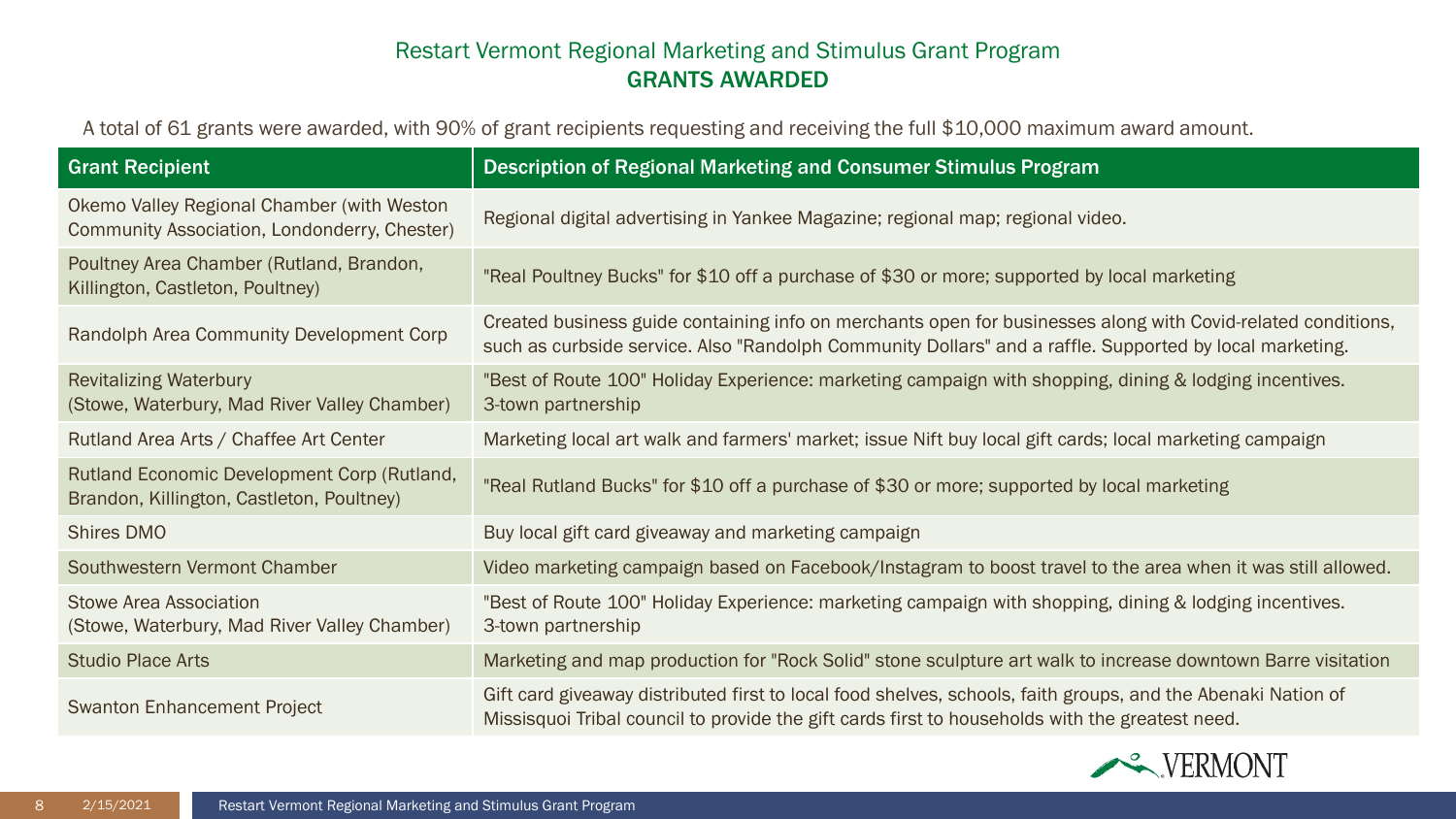| <b>Grant Recipient</b>                                                                                          | Description of Regional Marketing and Consumer Stimulus Program                                                                              |
|-----------------------------------------------------------------------------------------------------------------|----------------------------------------------------------------------------------------------------------------------------------------------|
| The Guild of VT Furniture Makers                                                                                | Improving and increasing statewide social media marketing and expanding organization website for better marketing.                           |
| Town of Bennington                                                                                              | Marketing support for "Garlic Town USA" event, the Covid-safe version of the huge annual "Garlicfest"                                        |
| Town of Castleton (Rutland, Brandon,<br>Killington, Castleton, Poultney)                                        | "Real Castleton Bucks" for \$10 off a purchase of \$30 or more; supported by local marketing                                                 |
| Town of Chester (Okemo Valley Regional<br><b>Chamber, Weston Community</b><br>Association, Londonderry)         | Regional digital advertising in Yankee Magazine; regional map; regional video.                                                               |
| Town of Enosburg                                                                                                | "Enosburg Dollars" program for local merchants. Supported with local marketing. Selectboard adopted it for next year.                        |
| <b>Town of Essex</b><br>(Essex and Essex Junction)                                                              | Weekend-long "Essex Out & About:" gift card giveaway for local businesses. Also paid 16 bands to provide<br>entertainment throughout weekend |
| Town of Hinesburg                                                                                               | "Hinesburg Bucks" program with local marketing support                                                                                       |
| Town of Londonderry (Okemo Valley<br>Regional Chamber, Weston Community<br>Association, Chester)                | Regional digital advertising in Yankee Magazine; regional map; regional video.                                                               |
| Town of Rockingham                                                                                              | Video marketing campaign highlighting local restaurants and retail                                                                           |
| Town of Weston (Okemo Valley Regional<br><b>Chamber, Weston Community</b><br>Association, Londonderry, Chester) | Regional digital advertising in Yankee Magazine; regional map; regional video.                                                               |

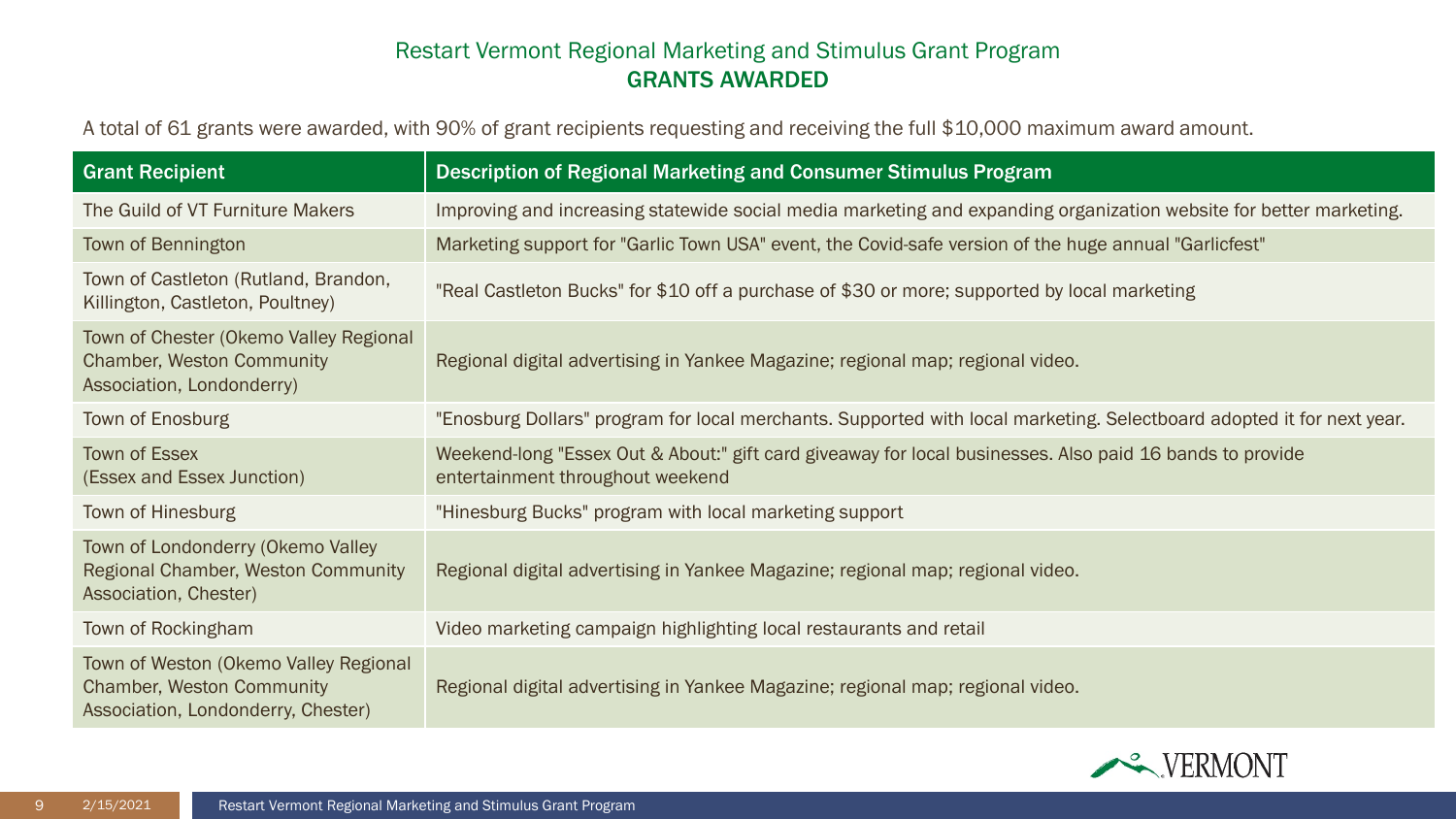| <b>Grant Recipient</b>                                                                           | Description of Regional Marketing and Consumer Stimulus Program                                                                                                                                                |
|--------------------------------------------------------------------------------------------------|----------------------------------------------------------------------------------------------------------------------------------------------------------------------------------------------------------------|
| Vergennes Partnership<br>(with Middlebury, Bristol and Vergennes)                                | "10 Day, \$35k Giveaway!" promotion in the three downtowns to encourage shopping and dining,                                                                                                                   |
| <b>Vermont Attractions Association</b>                                                           | App-based, month-long passport at participating attractions in 12 counties. Supported by marketing campaign                                                                                                    |
| <b>Vermont Brewers Association</b>                                                               | Revived "VT Brewery Challenge Passport" that had been shut down due to Covid.                                                                                                                                  |
| <b>Vermont Crafts Council</b>                                                                    | Provided support to dozens of individual artisans to help them market their work. Included training and<br>coaching on marketing skills.                                                                       |
| Vermont Outdoor Business Alliance                                                                | Produced guide promoting 90 local outdoor retail, brands, facilities, guides, and hospitality businesses,<br>including $\sim$ \$1200 in customer incentives to Vermonters and allowed visitors.                |
| <b>Vermont Vaudeville</b>                                                                        | Marketing support for weekend of NEK outdoor events in September.                                                                                                                                              |
| Vermont's North Country Chamber<br>(Newport, Derby Line, Orleans, Derby, Morgan,<br>and Holland) | "Downtown Dollars" incentive + additional dollars sold to consumers for use at participating local businesses.<br>Supported by local marketing.                                                                |
| <b>Village of Essex Junction</b><br>(Essex and Essex Junction)                                   | Weekend-long "Essex Out & About:" gift card giveaway for local businesses. Also paid 16 bands to provide<br>entertainment throughout weekend                                                                   |
| <b>Wilmington Works</b><br>(Wilmington and Dover)                                                | "Stay and Play Deerfield Valley" 1-month program: consumers who purchase gift certificates to lodging<br>businesses gift certificates to dining and retail establishments that they can use during their stay. |
| <b>Woodstock Area Chamber</b>                                                                    | Passport program for downtown merchants during 4th quarter with final prize drawing. Supported by local<br>marketing.                                                                                          |

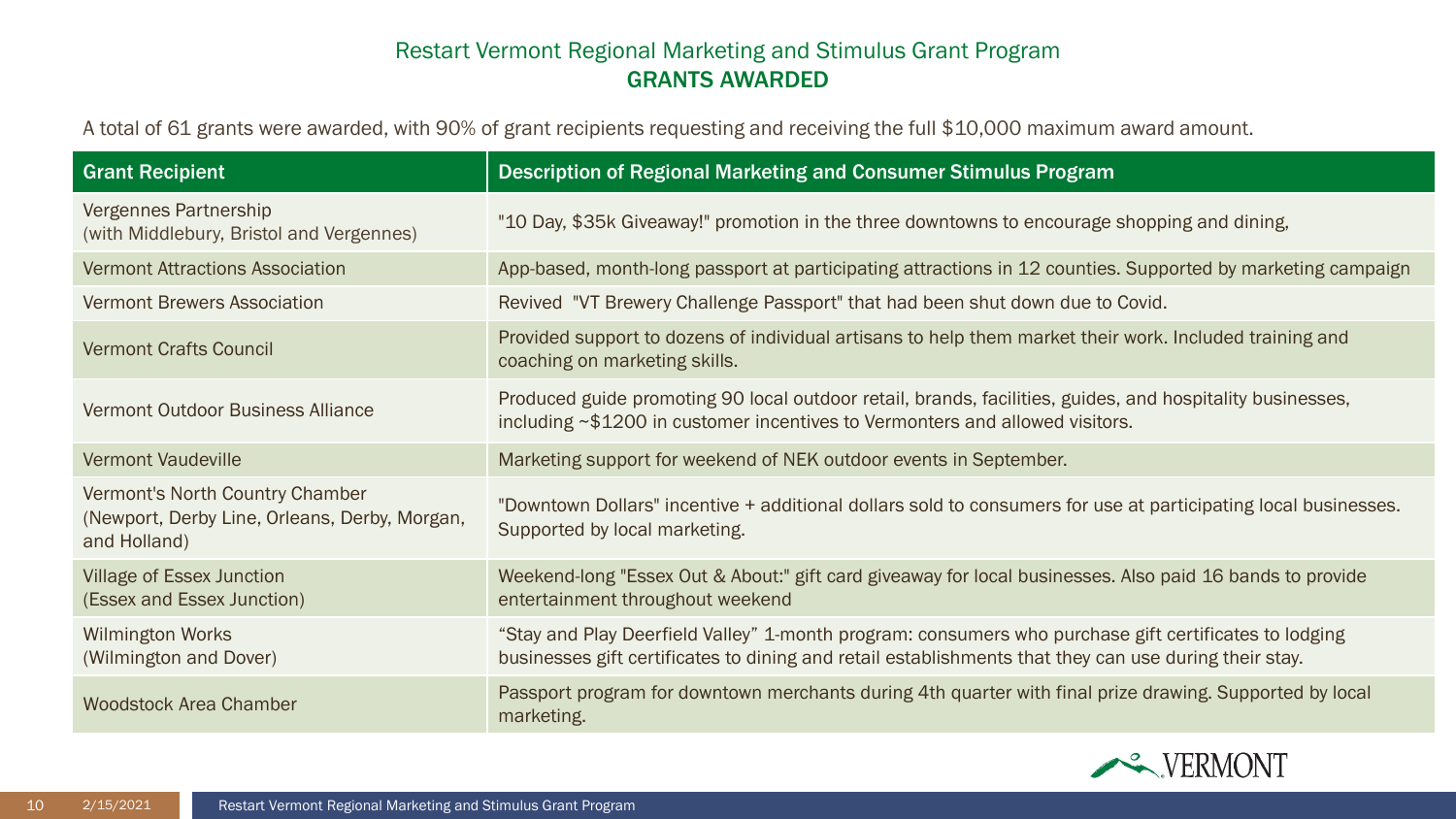WINOOSKI: I am reaching out to say thank you so much to you and the whole team for administering the Regional Marketing grant. This funding came to Downtown Winooski at a time when we desperately needed to publicly advocate for and promote our business community as well as uplift and celebrate our city. I underestimated how much the marketing and advertising campaign would both strengthen the business community's connections to each other but also their connection to our organization. We worked with 31 individual businesses to promote their offerings through gift card/certificate giveaways, but we heard positive feedback from businesses, organizations and community leaders throughout the city who were thrilled with the campaigns promoting Winooski as a whole. Customers from Winooski and the surrounding areas were not only reminded about the high-quality businesses in Winooski, but they greatly appreciated the positive, celebratory messaging. It truly buoyed our community. We will continue to feel the ripple effects of this grant for many months. We will also certainly use the infrastructure and physical materials created as a result of the grant. The impact has been tremendous, and we greatly appreciate the State of Vermont's support.

VERGENNES: Businesses were very pleased with this promotion, especially since it had a double impact: a shopping incentive for both the retailers giving out the currency and the businesses receiving the currency. While a repeat of the promotion would benefit and boost our downtown businesses, it's unrealistic that we would ever be in a financial position to produce this program on our own without grant funds. Consider offering this grant program twice per year to stimulate the economy in a variety of seasons. Please also include administrative costs in future grant programs as this was costly for us to administer.

**BURLINGTON:** This was very successful for us and we are so appreciative! I would love to see the other initiatives put on through this grant and their results to get inspired for future efforts.

VERMONT BREWERS ASSOCIATION: The timeline for spending was tight. Our program will continue in 2021 with the merchandise we have on hand from the 2020 grant spending.

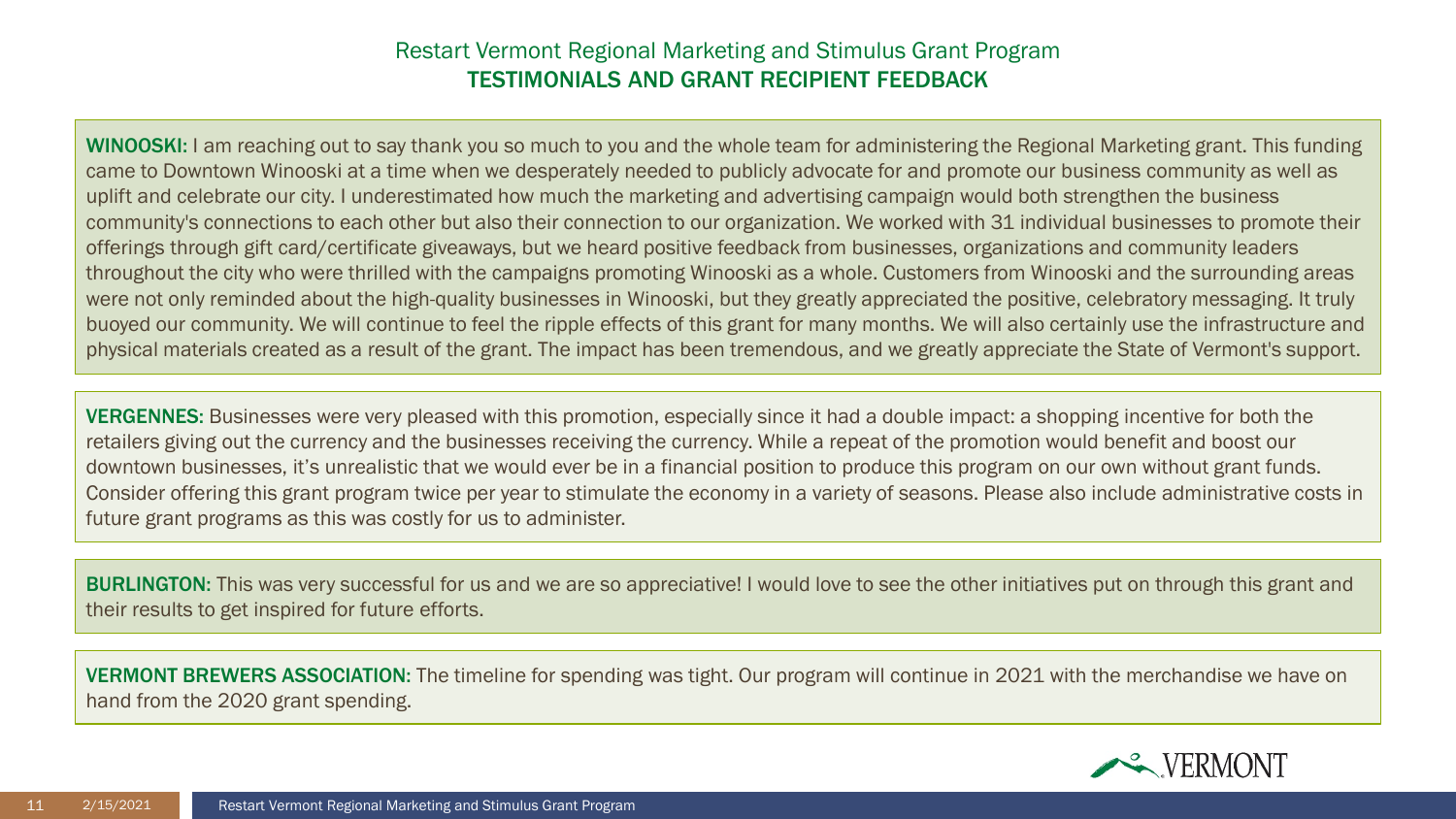BRICKHOUSE STUDIOS/ART HOUND GALLERY, ESSEX: Suggestions for Improvements: 1) A VT State platform to amplify what initiatives are going on. 2) This program is directly scalable to the amount of grant funding received. We were able to directly bolster local media, production suppliers, our represented businesses, and the consumer. This was a win-win for all. A renewal of this grant with even more grant funds would make sense. It simply worked. 3) Quicker funding and longer promotion period.

NEWPORT: We would love to be able to offer this again in the future, it really benefited the general public just as much as the local businesses.

VERMONT'S NORTH COUNTRY CHAMBER OF COMMERCE: The financial support to incentivize consumers was critical. Our partnership "Business Bucks" program (Newport Chamber & NCDD) sold \$30,000 of incentive dollars to community customers in 24 hours. Offering a 50% discount, we were able to double the purchasing power of the consumer and it went directly to local businesses in need. We noted we could have easily sold \$50,000-60,000 of the "Business Bucks." We feel this program can be replicated by any community. We are discussing a similar program this spring with the support of local sponsors. A recommendation is to offer another grant round with a requirement to get a match from local sponsors.

DOVER: Our program was to drive lodging reservations by offering packages to retail/restaurant. Due to the increased restrictions on out of state travel we were not able to see the immediate return we would have seen in the summer when there was more travel occurring. Our properties have retained their packages and feel that they will benefit when there is more out of state travel allowed, so we expect to see a three-fold return in the spring based on these numbers.

WOODSTOCK: It was a very positive program. Thank you.

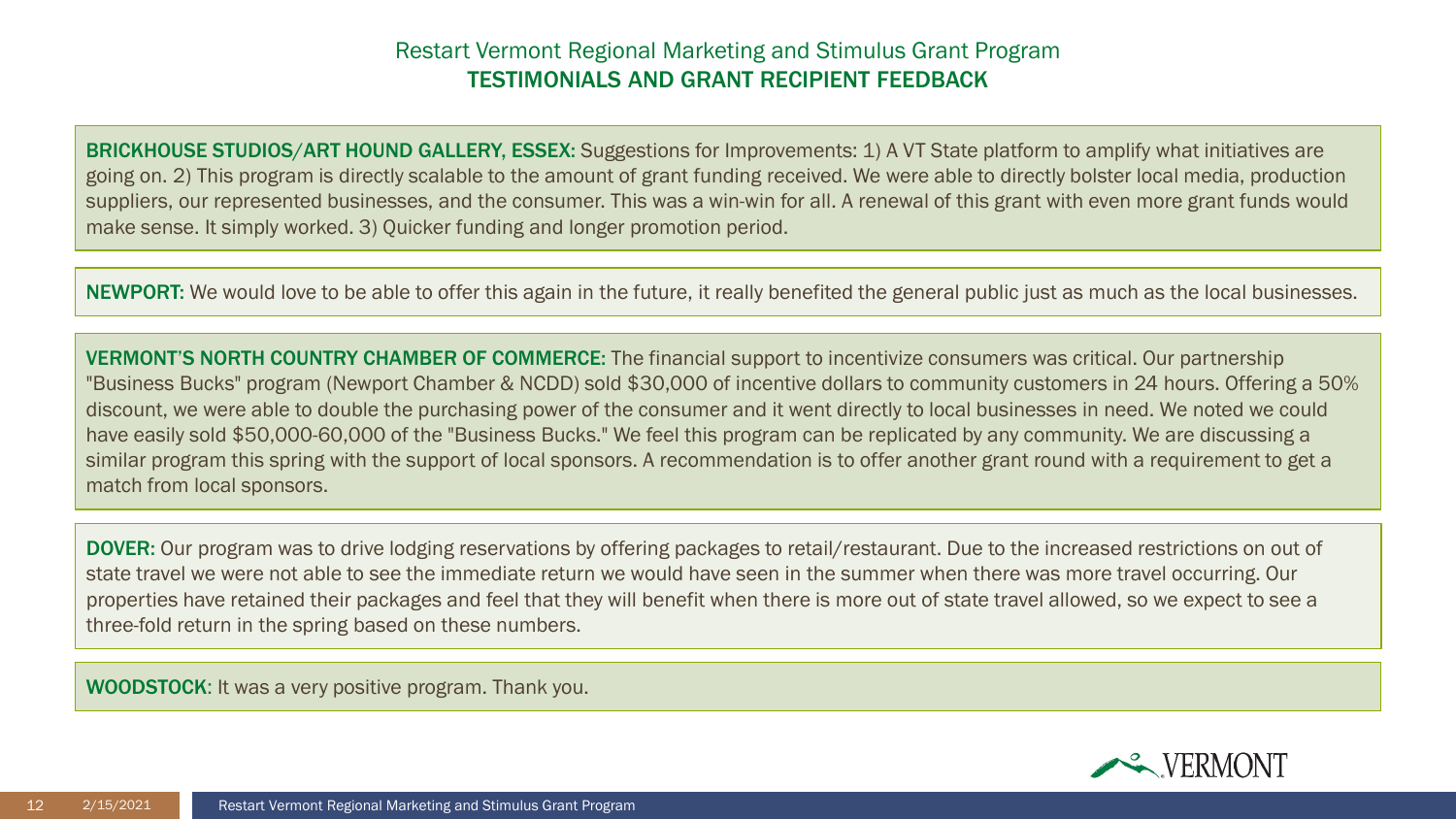DORSET: This allowed us to develop marketing materials and content that we will be able to use well into the future. In addition, it allowed us to have valuable content to connect locals to the local economy.

SOUTHWESTERN VERMONT CHAMBER OF COMMERCE: Grant program was terrific, extremely user friendly, quickly and efficiently administered. We strongly encourage any additional stimulus funds be considered for "regional" marketing efforts in partnership with the State. We were able to do a program that brought bottom line impact to many businesses; something we could not have done without the grant. We were able to bring stimulus dollars down to a local effort not only to promote business and put cash into our businesses, but to bring collaboration, solidarity among business owners and the community.

STUDIO PLACE ARTS, BARRE: The paperwork for this program was created for traditional "small businesses" and not for nonprofit organizations. Also, many benefits/values don't cross the traditional marketplace and there should be an opportunity to articulate these.

ENOSBURGH: Suggestions for Improvements: More defined metrics. We used % increase rate of visitors and % increase of spend. Rather than a hard number. We didn't want to burden the business owners with homework or keeping track a detailed data. Overall, the grant program and the Enosburgh Dollars program was a successful pilot, and we look forward to bringing it back again next year, bigger and better!

BARRE: We heard only positive responses from this program from businesses and consumers. We hope to do this program again in the future.

OKEMO VALLEY CHAMBER OF COMMERCE: Our project was successful in creating a plan for the benefit of all communities, businesses, and citizens in the region. This collaboration was fun, having more time to convene partners and assess needs would be great for the next partner. Thank you!

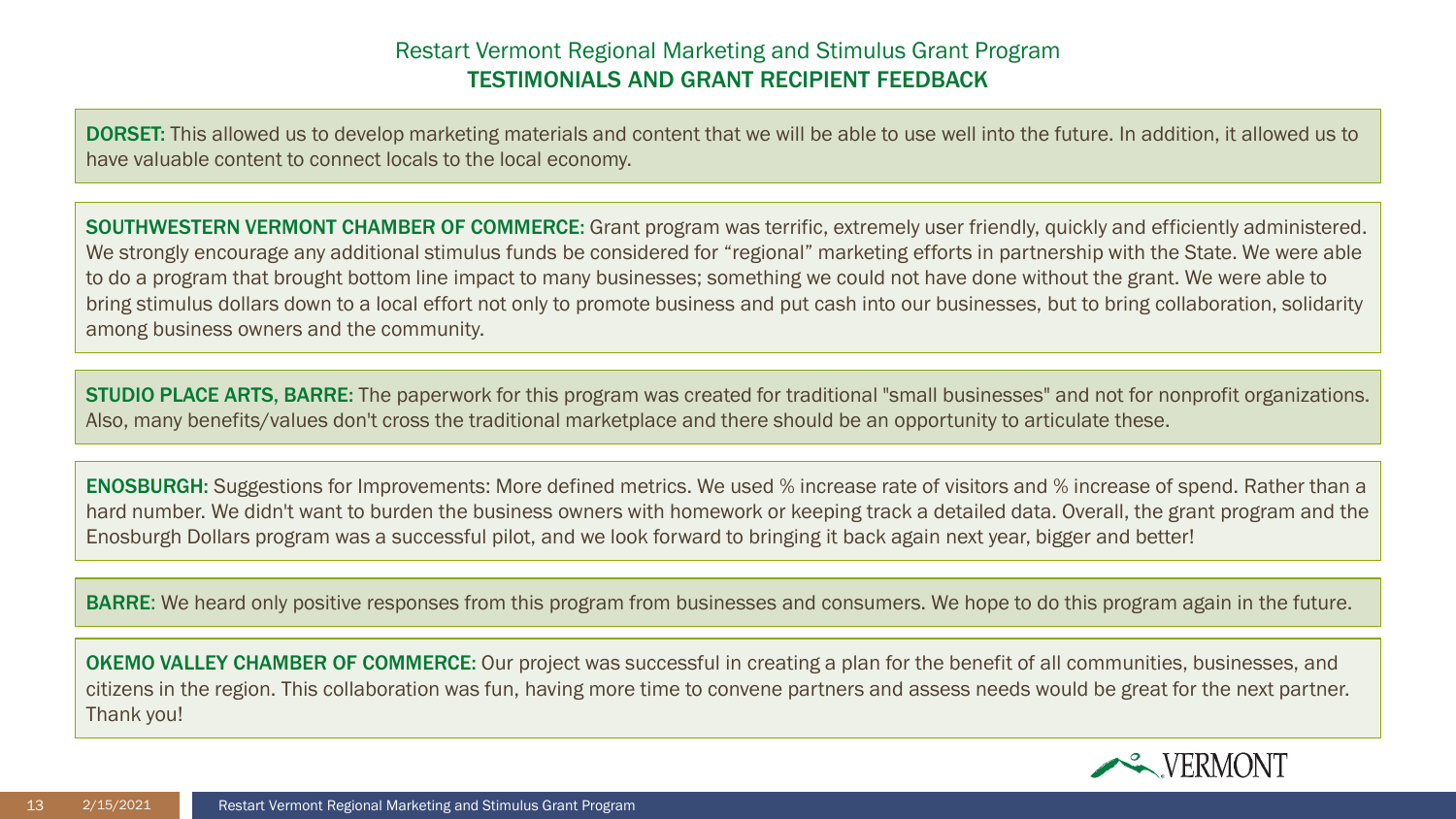GUILD OF VT FURNITURE MAKERS: This was a helpful short-term boost in social media outreach. The SEO improvements to our website should yield improvements in website traffic over the longer term. Funding for similar social media outreach is always appreciated and the need ongoing.

WATERBURY: The timeframe from receipt of the funds to end of program was too tight to make a quality program. It was also difficult to launch during the holiday season when shopping is already happening. It is best to run an incentive program at a time of year when businesses are looking for increased traffic - such as shoulder seasons.

JAY PEAK CHAMBER OF COMMERCE : If we had received the grant sooner, we may have to exact data to report back. It is too early to truly gather hospitality data as many bookings and activities were not available during the holiday timeframe due to already existing reservations and limited offerings. We did our best to "guesstimate" outcomes from speaking with our lodging partners, restaurants, shops, and area activities. Chamber membership is down tremendously due to Covid, the businesses that participated were very grateful.

RUTLAND: The process was very easy to apply and receive funding. Thank you!

RUTLAND: Everything from an administrative standpoint went incredibly well! We took this as a collaborative approach with four other surrounding towns, but we were the only town that had only restaurants as the participating industry. Having seen this through now, I would highly recommend programs shift towards retail (or restaurants that have standard "to go" options) as their industry of choice. The other four towns that we collaborated with on this effort had a much better mix of businesses than we did and did incredibly well while our program wasn't as successful. We believe that given that many people chose retail as over restaurants to participate in this because they could do their holiday shopping in advance, keep their mask on the entire time, and have broader purchase options. We are incredibly grateful for the opportunity to allocate the use of our remaining funds for a Buy Local Campaign.

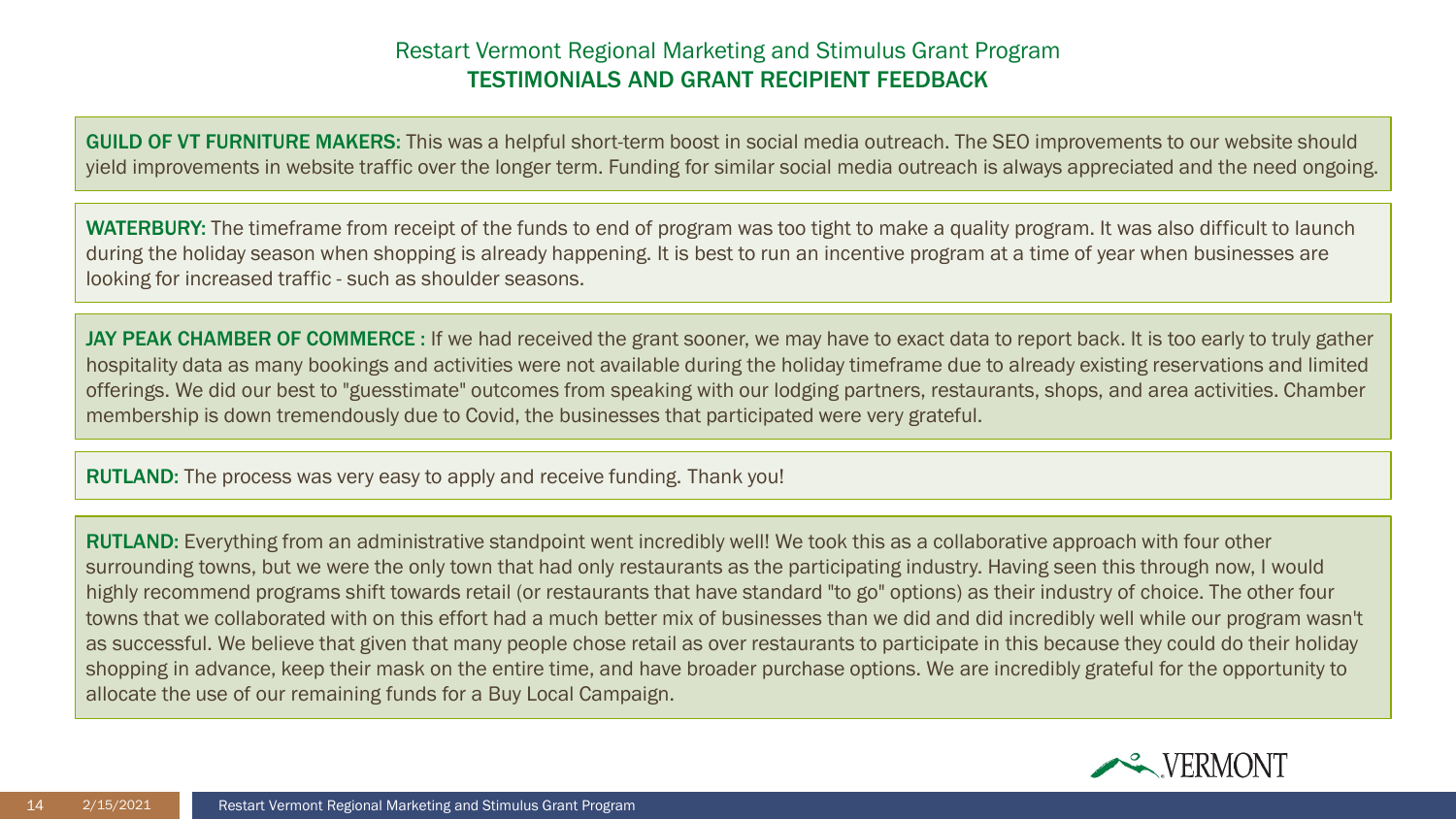VERMONT CURATORS GROUP: Because of the success of our efforts, we will be extending our 2020 Vision Passport Program promotional campaign through the summer of 2021 and the benefits provided by this grant will be felt through that time. The timeline of our project was difficult to fit into the grant timeline, and a longer and more flexible project period would be appreciated. However, we would not have had the funding to support local media advertising without this grant - it was very valuable for our efforts!

**BRIGHTON:** While it was out of your control this time, more time to roll out such an ambitious program would definitely be helpful. This was a great program, and our businesses are very thankful for the assistance. We are hopeful that the economic boost will help the businesses to survive the challenging months ahead. Thank you so much from everyone in Island Pond!

LOCALVORE: It would have been ideal to get the grant sooner to have more time given the time constraint with CARES Act requirements although we understand there was and is a lot going on. We also would recommend a much larger pool for subsidized digital vouchers to make a larger impact on the network effect. This would have also helped us reach all geographies in Vermont as we are doing with Everyone Eats to make it a true statewide program. Overall, there is a case study here that proves it's an obvious positive economic impact for all parties involved. Our biggest recommendation is to communicate directly with us so that our collaborative efforts can make this the biggest benefit for the entire community.

VERMONT OUTDOOR BUSINESS ALLIANCE: The report did not ask for these social media metrics, but they are important: 19,000 print copies distributed in 7 states 10,124 views of the article on www.vtsports.com. 18,236 views via newsletters. One local partner reporting highest social media engagement ever (from average 150-200 to 1500). Participating businesses will see economic benefit from the VOBA marketing and incentive effort for another 8-12 weeks, so the timeframe was too short to accurately report the consumer purchases of the promotion.

BENNINGTON: This was a great grant program, and we don't have suggestions for improvement at this time.